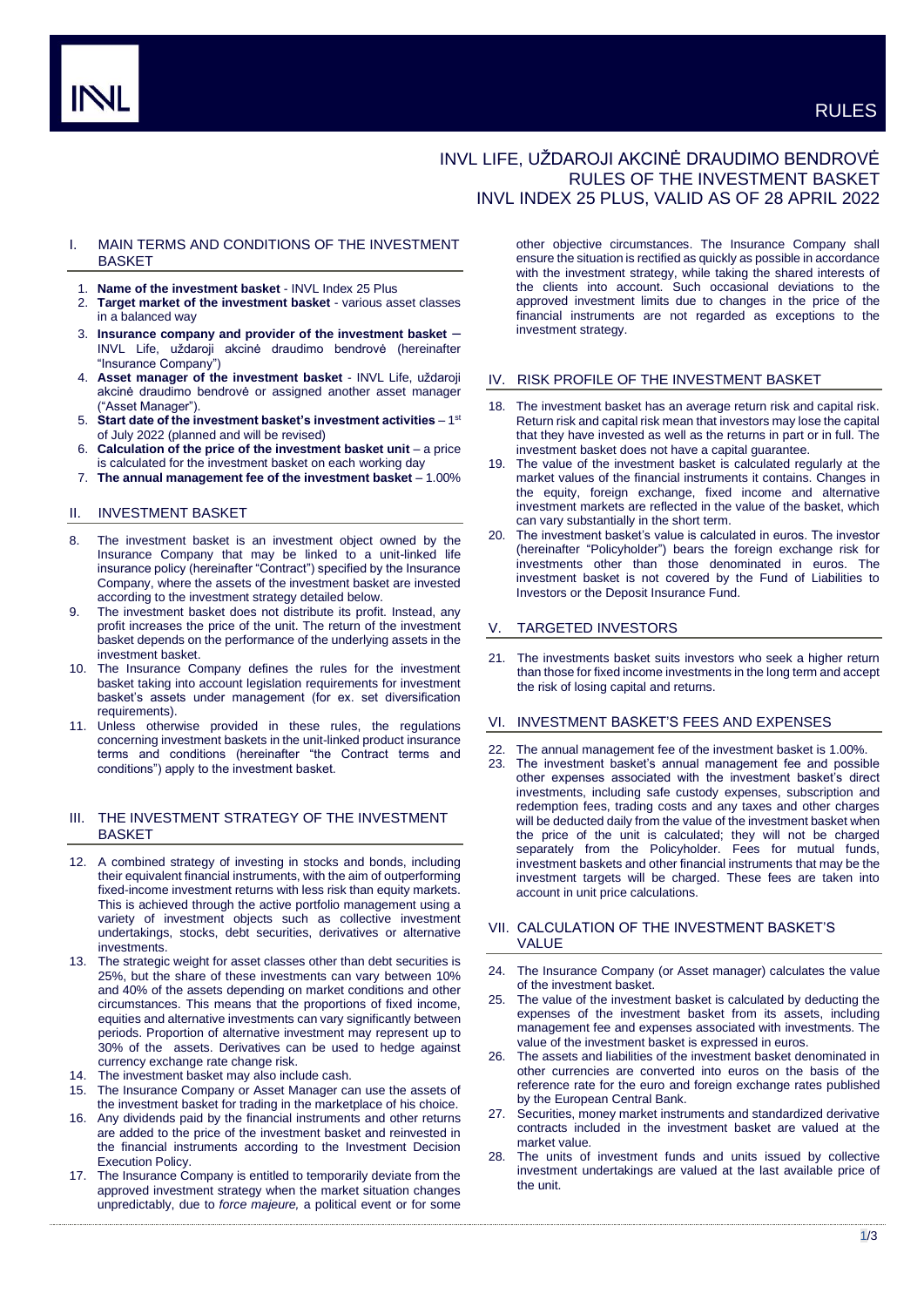- 29. Deposits are valued by adding accrued interest to the deposit amount.
- 30. Other financial instruments and investment objects, as well as financial instruments and investment objects whose current market value is not known, are assessed using objective criteria. A more detailed valuation of financial instruments and investment objects is specified in the Insurance Company's internal valuation methodology for investment objects.
- 31. A value is calculated for the investment basket for the days those Lithuanian banks are generally open (working days). Based on any changes, market disturbances or other similar reasons possibly affecting the investment basket's investments, the Insurance Company (Asset Manager) can interrupt the calculation of the investment basket's value until the calculation of the value can be carried out normally.

## VIII. CALCULATION OF THE UNIT PRICE OF THE INVESTMENT BASKET

- 32. The price of the investment basket unit is calculated by dividing the value of the basket by the number of investment basket units in circulation.
- 33. The unit price of the investment basket may be divided into fractions. The number of investment basket's units and the unit price are rounded to 4 decimal places. The unit price of the investment basket is expressed in euros. The latest unit price of the investment basket is available from the Insurance Company and on the Insurance Company's website.

## IX. LINK BETWEEN INVESTMENT DIRECTION AND CONTRACTAND ASSOCIATED RESTRICTIONS

- 34. Investment basket is linked to the Contract only for the purpose of calculation of capital accumulated in the Contract.
- 35. The subscription of the investment basket's units means tying a new payment after corresponding fees deduction under the customer's Contract or of already existing savings to the price of the investment basket's unit. The redemption of the investment basket units means the withdrawal of the Contract's savings tied to the investment basket or their transference to another investment basket
- 36. The Insurance Company is entitled to refuse to execute the Policyholder's investment order due to linking the Contract with the investment basket. The Insurance Company has the right to limit the number of investment baskets selected in the Contract, the combination with other investment baskets offered by the Insurance Company or to determine the minimum number of units or the minimum amount in euros that may be linked to the Contract at any time.
- 37. The redemption price of the investment basket unit coincides with the price of the unit.
- 38. Investment assignments are executed in the order in which they are submitted.
- 39. The investment assignment can only be cancelled with the approval of the Insurance Company.
- 40. The Insurance Company is entitled to restrict investment basket unit redemptions and subscriptions due to market disturbances or other similar reasons, or if the restriction is deemed necessary to protect the interests of other Policyholders. Such a situation can arise, for example, due to a market disturbance, as a result of which the valuation and realization of the Investment Basket's investments and value calculation of the Investment Basket cannot be carried out reliably.
- 41. Investment risk borne by Policyholder as well covers such situations when investment basket unit redemptions and subscriptions are temporarily or permanently suspended by Insurance Company, Asset manager or state institution, as well as cases of suspension of investment basket unit valuation (unit price is not calculated on a particular day and it is determined later). In such cases investment unit price is calculated, Policyholder's investment orders or other transactions in respect to the Contract are executed as soon as subscription/redemption of investment units is reopened and unit price available.
- 42. The Insurance Company is entitled to change the Asset Manager of the investment basket and make changes to the rules of the

investment basket. Changes are reported on the Insurance Company's website.

## TERMINATION OF THE INVESTMENT BASKET

43. The Insurance Company is entitled to terminate the investment basket or to merge it with other investment basket, owned by the Insurance Company. Policyholders' notification procedure is set in the Contract terms and conditions.

#### XI. OWNERSHIP OF AND RIGHTS TO THE INVESTMENT BASKET AND ITS UNITS

44. The Policyholder or beneficiaries do not have title or other rights to the investment basket or to its units linked to the Contract. The Insurance Company holds the title to the units of the basket and the financial instruments belonging to the basket linked to the Contract.

#### XII. TAXES AND PAYMENTS TO AUTHORITIES

- 45. If the investment basket or financial instruments in the basket are subject to direct or indirect taxes under a law or an order issued, or other fees imposed by the authorities, and which are payable by the Insurance Company, the Insurance Company is entitled to charge the corresponding sum from the investment basket's asset.
- 46. The investment basket's financial instruments may be subject to tax costs, which affect the price of the financial instrument's or investment basket's value.

#### XIII. RISKS ASSOCIATED WITH THE INVESTMENT BASKET

#### 47. **MARKET RISK**

Financial instruments are affected by market risk, i.e. risk which is caused by general economic development, in other words factors that affect the overall performance of companies operating on the markets and/or that the value of the investment changes as a result of changes in the economic outlook.

## 48. **RETURN RISK**

The performance of the investment basket is dependent on the performance of the target market, which may vary during the investment period. No guarantees can be made concerning the performance of the target market. The past performance of investments is no guarantee of future performance. Investing in the investment basket is not the same as investing directly in the target market.

#### 49. **INTEREST RATE RISK**

Interest rate risk results from the value of the investment basket changing due to a change in the market interest rates.

### 50. **CREDIT RISK**

Credit risk means a loss or the weakening of the financial position because the issuer of a security or other debtor fails to meet his or her obligations. If the credit risk materializes, the investor bears the risk of losing the investment entirely or in part.

### 51. **COUNTERPARTY RISK**

Counterparty risk arises due to the other party in a financing or derivative contract and materializes if the counterparty is unable or unwilling to meet his or her obligations. If the counterparty risk materializes, the market value of the contract concluded with the counterparty is subject to risk. The investor bears the risk of losing the investment entirely or in part if the counterparty risk materializes due to the insolvency of the derivative counterparty prior to the redemption of the investment.

#### 52. **FOREIGN EXCHANGE RISK**

If the financial instruments include investments other than euro denominated investments, changes in exchange rates may affect the performance of the financial instrument.

#### 53. **LIQUIDITY RISK**